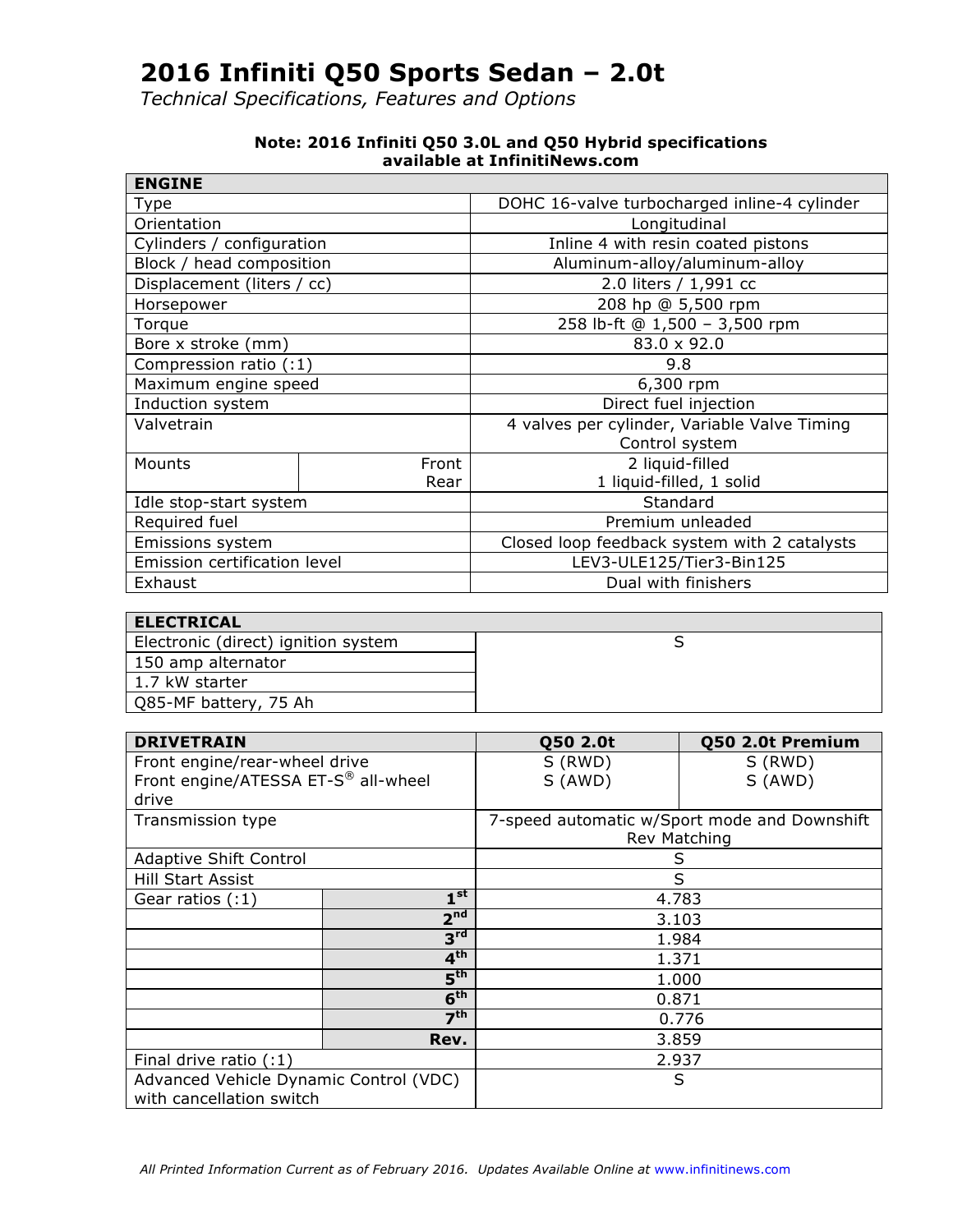| <b>BODY, SUSPENSION AND STEERING</b> |            | Q50 2.0t                                        | Q50 2.0t Premium                      |  |
|--------------------------------------|------------|-------------------------------------------------|---------------------------------------|--|
| Body type                            | Unibody    | High-strength steel corrosion-resistant,        |                                       |  |
|                                      |            |                                                 | aluminum hood                         |  |
| Front suspension                     |            |                                                 | Independent double-wishbone w/31.8 mm |  |
|                                      |            |                                                 | stabilizer bar                        |  |
| Rear suspension                      |            | Multi-link independent w/20.0 mm stabilizer bar |                                       |  |
| Twin-tube shock absorbers            |            |                                                 | S                                     |  |
| Steering type                        |            | Power-assisted, vehicle-speed-sensitive rack-   |                                       |  |
|                                      |            |                                                 | and-pinion - Hydraulic Electric       |  |
| Steering ratio                       |            |                                                 | 16.7:1                                |  |
| Turns (lock-to-lock)                 |            | 2.87                                            |                                       |  |
| Turning diameter                     | <b>RWD</b> |                                                 | 36.7                                  |  |
| (feet)                               | AWD        |                                                 | 37.4                                  |  |

| <b>BRAKES</b>                        |                   | Q50 2.0t      | Q50 2.0t Premium |
|--------------------------------------|-------------------|---------------|------------------|
| Power-assisted                       | Front             | S             |                  |
| vented disc (in.)                    | $12.6 \times 1.1$ |               |                  |
|                                      | Rear              | S             |                  |
|                                      | $12.1 \times 0.6$ |               |                  |
| Electronic Brake force Distribution  |                   | S             |                  |
| Brake Assist with Preview Braking    |                   | S             |                  |
| Function                             |                   |               |                  |
| 4-wheel/4-channel/4-sensor Anti-lock |                   | S             |                  |
| Braking System (ABS)                 |                   |               |                  |
| Active Trace Control (ATC)           |                   | S             |                  |
| Parking brake                        |                   | Foot-operated |                  |

| <b>WHEELS AND TIRES</b>    |                             | Q50 2.0t | Q50 2.0t Premium |
|----------------------------|-----------------------------|----------|------------------|
| Wheels                     |                             |          |                  |
| Aluminum-alloy             | 17x7.5-in machine<br>finish |          |                  |
| Tires                      |                             |          |                  |
| Run Flat                   | Bridgestone 225/55RF17      |          |                  |
| All-Season                 |                             |          |                  |
| Temporary T145/70R18 spare |                             |          |                  |

| <b>EXTERIOR DIMENSIONS (inches)</b> |            | Q50 2.0t | Q50 2.0t Premium |  |
|-------------------------------------|------------|----------|------------------|--|
| Wheelbase                           |            | 112.2    |                  |  |
| Overall length                      |            |          | 188.3            |  |
| Overall width                       |            |          | 71.8             |  |
| Overall height                      | <b>RWD</b> |          | 56.8             |  |
|                                     | AWD        |          | 57.2             |  |
| Front track width                   |            | 60.8     |                  |  |
| Rear track width                    |            | 61.6     |                  |  |
| Minimum ground<br><b>RWD</b>        |            | 5.0      |                  |  |
| <b>AWD</b><br>clearance             |            | 5.0      |                  |  |
| Coefficient of Drag (Cd)            |            | 0.26     |                  |  |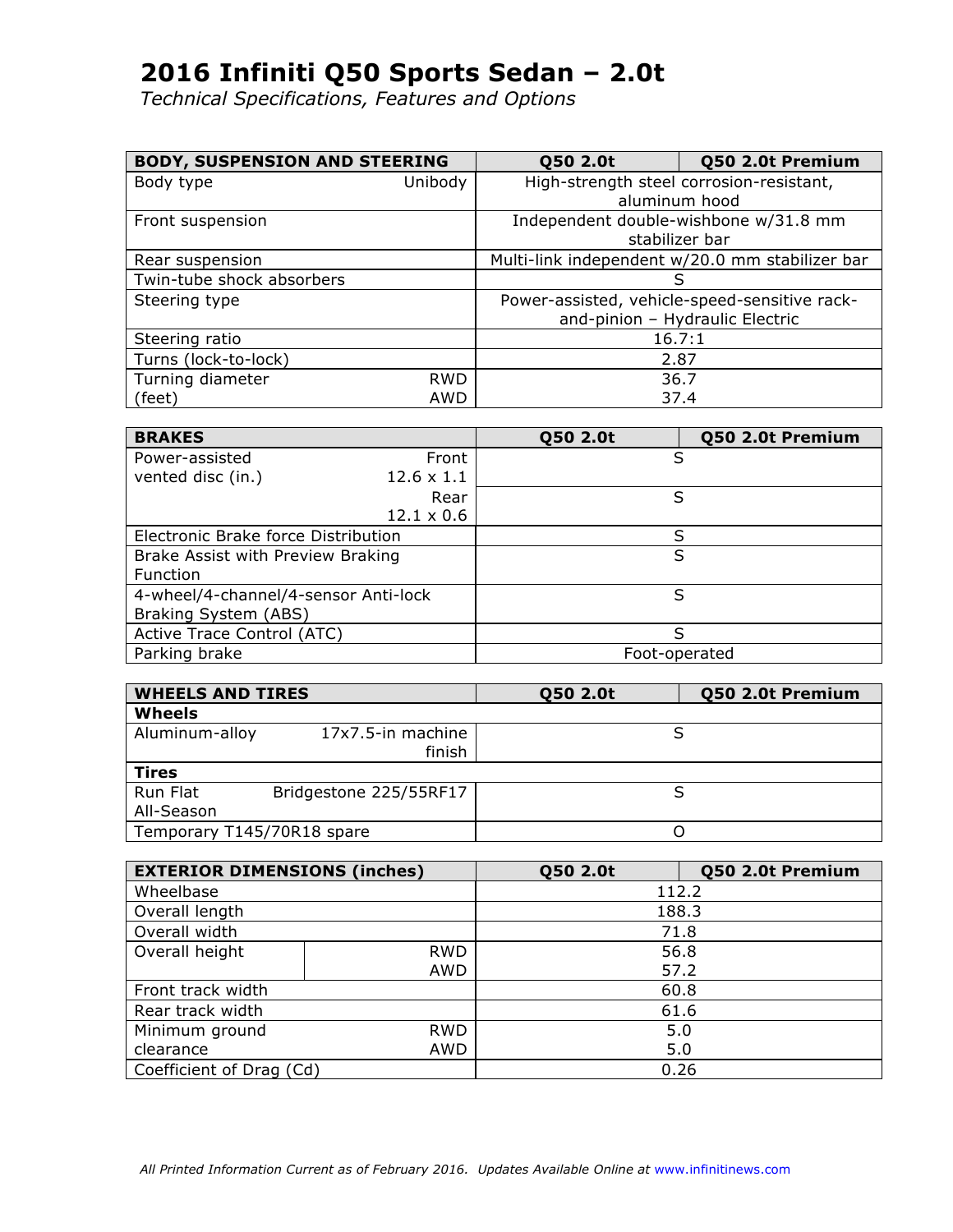| <b>EXTERIOR FEATURES AND OPTIONS</b>       | Q50 2.0t | Q50 2.0t Premium |
|--------------------------------------------|----------|------------------|
| Signature LED headlights (LED high/low     | S        |                  |
| beam), daytime running lights              |          |                  |
| Automatic on/off                           | S        |                  |
| Front LED fog lights and turn signals      | S        |                  |
| (mounted in lower fascia)                  |          |                  |
| Body-color dual power controlled heated    | S        |                  |
| outside mirrors                            |          |                  |
| Auto dimming outside mirrors with          |          | P                |
| reverse synchronization, memory feature    |          |                  |
| Tinted glass power moonroof with rear tilt | P        | S                |
| feature, sliding sunshade, one-touch       |          |                  |
| operation                                  |          |                  |
| Speed-sensing flat-blade variable          | S        |                  |
| intermittent front windshield wipers       |          |                  |
| Rain-sensing front windshield wipers       |          | P                |
| Front door handle courtesy lights          | S        |                  |
| Dual chrome exhaust finishers              | S        |                  |

| <b>INTERIOR DIMENSIONS (inches)</b> | <b>Front</b> | Rear |
|-------------------------------------|--------------|------|
| Headroom without moonroof           | 40.2         | 37.5 |
| Headroom with moonroof              | 39.5         | 36.8 |
| Shoulder room                       | 56.7         | 56.1 |
| Hip room                            | 53.2         | 52.5 |
| Legroom                             | 44.5         | 35.1 |

| <b>INTERIOR FEATURES AND OPTIONS</b>                                                                                            | Q50 2.0t | Q50 2.0t Premium |
|---------------------------------------------------------------------------------------------------------------------------------|----------|------------------|
| Leatherette seating surfaces                                                                                                    | S        | S                |
| Leather-appointed seats                                                                                                         |          | P                |
| 8-way power driver's seat w/manual<br>adjustable lumbar support                                                                 | S        | S                |
| 8-way power front passenger's seat                                                                                              | S        | S                |
| 60/40 split-folding rear seat                                                                                                   |          | P                |
| Leather-covered steering wheel with<br>illuminated audio and cruise control<br>buttons                                          | S        |                  |
| Heated steering wheel                                                                                                           |          | S                |
| Fine Vision electroluminescent<br>instrumentation                                                                               | S        |                  |
| Infiniti InTouch™ dual display system<br>with upper 8" and lower 7" VGA LCD<br>touch screens                                    | S        |                  |
| Infiniti InTouch™ Apps                                                                                                          | S        |                  |
| Infiniti Controller                                                                                                             | S        |                  |
| Infiniti InTuition <sup>™</sup> : a fully customizable<br>digital environment for storing driver<br>settings to Intelligent Key | S        |                  |
| "Kacchu" finish aluminum trim                                                                                                   | S        |                  |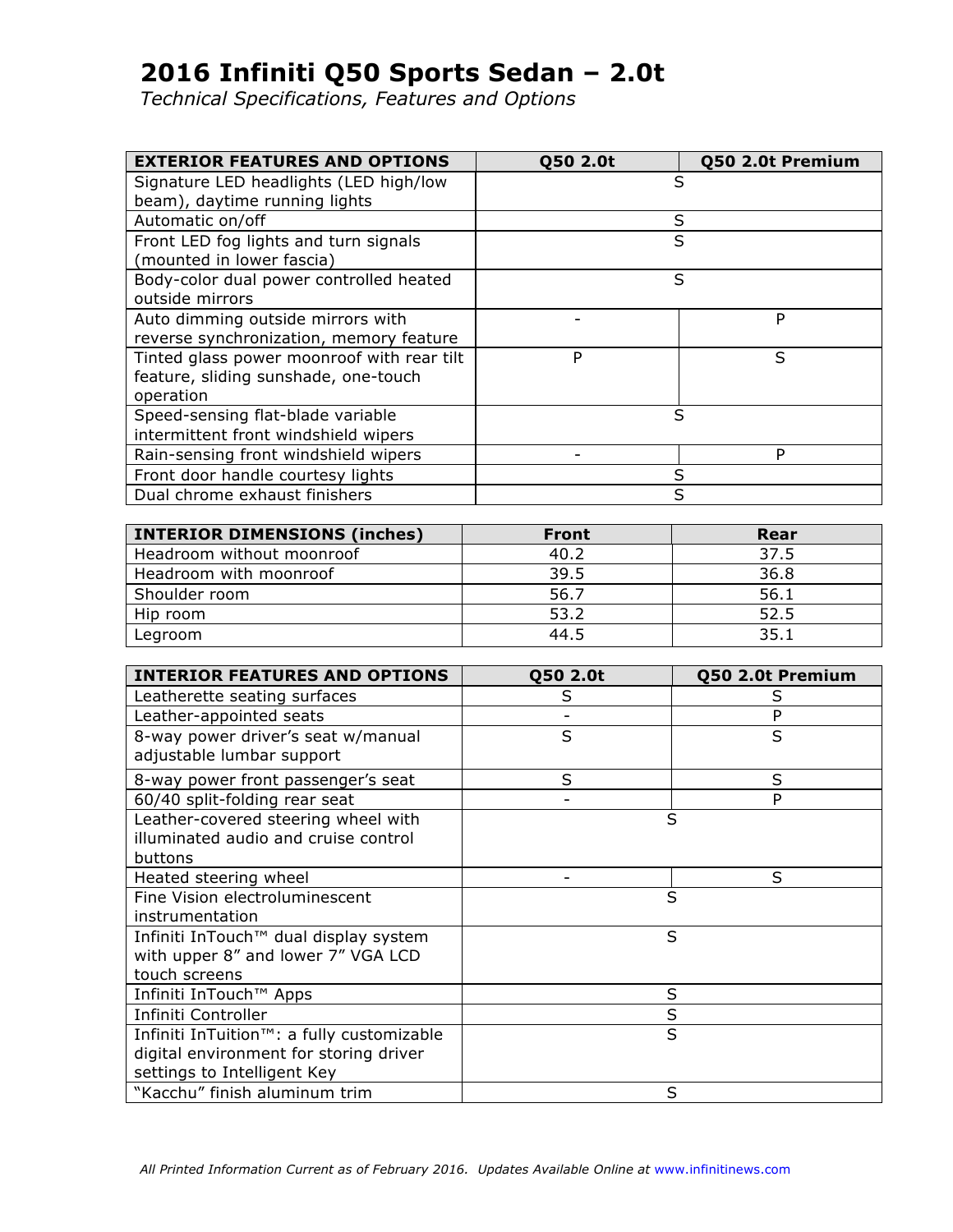| Aluminum sill plates w/ "Infiniti" script      | S                       |
|------------------------------------------------|-------------------------|
| <b>Heated front seats</b>                      | P                       |
| Around View <sup>®</sup> Monitor with Moving   | P                       |
| Object Detection (MOD)                         |                         |
| <b>RearView Monitor</b>                        | S                       |
| HomeLink® Universal Transceiver                | S                       |
| Bluetooth <sup>®</sup> Hands-free Phone System | S                       |
| with hands-free text messaging assist.         |                         |
| Dual Zone Automatic Temperature                | S                       |
| Control with microfiltration                   |                         |
| Memory system for driver's seat,               | P                       |
| steering wheel and outside mirror              |                         |
| Driver's seat, steering wheel and              | P                       |
| outside mirrors position synchronization       |                         |
| Power tilt and telescope steering wheel        | P<br>$\overline{a}$     |
| with entry/exit assist                         |                         |
| Rear Sonar System                              | P                       |
| 60/40 split folding rear seat                  | P                       |
| Fold-down rear center armrest with             | P                       |
| trunk pass-through feature                     |                         |
| Rear window defroster with indicator           | S                       |
| light and timer                                |                         |
| Illuminated entry system with time             | S                       |
| delay fade-out                                 |                         |
| Front seatback pockets                         | S                       |
| Cruise control w/ steering wheel               | S                       |
| mounted controls                               |                         |
| Power windows with front one-touch             | S                       |
| auto-up/down with auto-reverse                 |                         |
| feature, remote keyless entry operable         |                         |
| Remote trunk release, electromagnetic          | S                       |
| trunk opener                                   |                         |
| Locking glove compartment with light           | S                       |
| Driver and front-passenger sun visors          | $\overline{\mathsf{s}}$ |
| with extenders and illum. vanity mirrors       |                         |
| Dual overhead map lights w/ sunglasses         | ς                       |
| holder                                         |                         |
| Rear seat reading lights                       | $\sf S$                 |
| Cupholders, 4 front, 2 rear                    | $\overline{\mathsf{s}}$ |
| Infiniti Intelligent Key system with push      | $\overline{\mathsf{s}}$ |
| button ignition                                |                         |
| Trunk illumination and hooks (4)               | S                       |
| Front armrest with storage                     | $\overline{\mathsf{s}}$ |
| compartment, 12-volt power outlets (2),        |                         |
| auxiliary jack, video input and two USB        |                         |
| connection ports                               |                         |
| Retained accessory power for windows           | S                       |
| and moonroof (if equipped)                     |                         |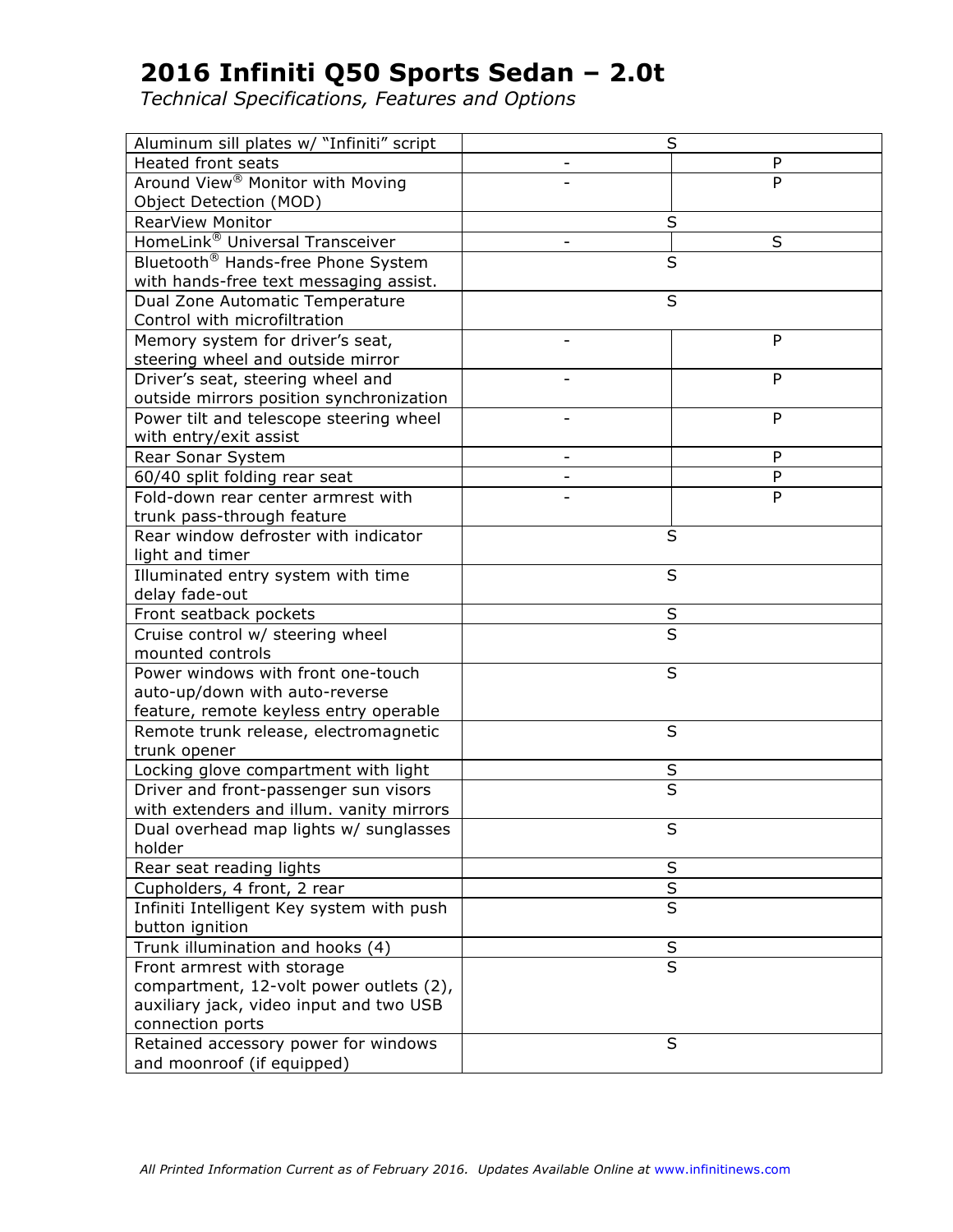| <b>INSTRUMENTATION</b>                |   |
|---------------------------------------|---|
| Analog speedometer,                   | S |
| tachometer, coolant                   |   |
| temperature and fuel gauges           |   |
| and white electroluminescent          |   |
| instrumentation                       |   |
| Odometer with dual trip meters        |   |
| Multi-function trip computer display  |   |
| w/instant fuel economy, driving time, |   |
| outside temperature, distance to      |   |
| empty, average speed, average fuel    |   |
| economy                               |   |

| <b>AUDIO AND NAVIGATION SYSTEMS</b>      | Q50 2.0t | Q50 2.0t Premium        |
|------------------------------------------|----------|-------------------------|
| 6-speaker audio system with RDS, MP3     | S        |                         |
| playback capability and in-dash CD       |          |                         |
| player                                   |          |                         |
| Infiniti Studio on Wheels by Bose®       |          | S                       |
| Premium Audio system with 14             |          |                         |
| speakers, Bose® Centerpoint®             |          |                         |
| simulated sound, CD player, RDS          |          |                         |
| andMP3 playback capability               |          |                         |
| HD radio                                 |          | S                       |
| Speed sensing volume control             |          | $\overline{\mathsf{s}}$ |
| Two USB inputs, aux input and video      |          |                         |
| input                                    |          |                         |
| Rear window in-glass diversity antenna   |          | $\sf S$                 |
| SiriusXM® Satellite Radio (SiriusXM      |          | $\overline{\mathsf{s}}$ |
| subscription required, sold separately)  |          |                         |
| SiriusXM® Travel Link with access to     |          | S                       |
| weather, fuel prices, stocks, sports and |          |                         |
| movie times (SiriusXM® subscription      |          |                         |
| required, sold separately; late          |          |                         |
| availability)                            |          |                         |
| Steering-wheel mounted audio controls    |          | S                       |
| Infiniti Voice Recognition               |          | S                       |
| Infiniti InTouch™ with Navigation and    |          | P                       |
| Infiniti InTouch™ Services, with lane    |          |                         |
| quidance and 3D building graphics,       |          |                         |
| voice recognition for navigation         |          |                         |
| functions, including one-shot voice      |          |                         |
| destination entry, Infiniti InTouch™     |          |                         |
| Services with six months of safety,      |          |                         |
| security and convenience services,       |          |                         |
| SiriusXM® Traffic, including real-time   |          |                         |
| traffic information (SiriusXM®           |          |                         |
| subscription required, sold separately)  |          |                         |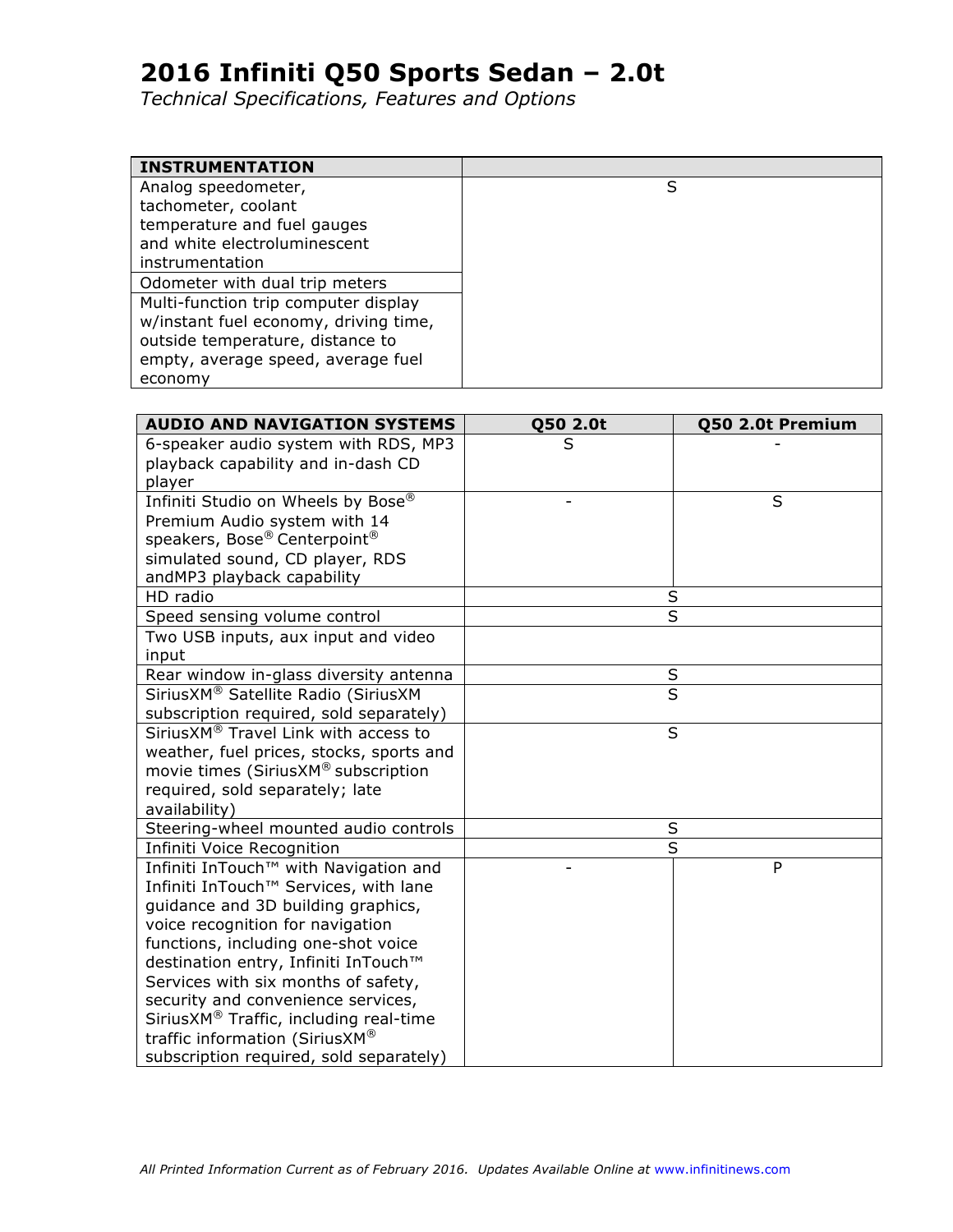| <b>CAPACITIES</b>                   |                                      |
|-------------------------------------|--------------------------------------|
| Seating capacity                    |                                      |
| Interior passenger volume (cu. ft.) | 100.0 w/moonroof, 101.9 w/o moonroof |
| Trunk volume (cu. ft.)              | 13.2                                 |
| Fuel tank (gals.)                   | 20.0                                 |
| Engine oil (qts.)                   | TBD                                  |
| Engine coolant (qts.)               | 9.5                                  |

| <b>CURB WEIGHTS (lbs)</b>                | Q50 2.0t<br><b>RWD</b> | Q50 2.0t<br><b>AWD</b> | Q50 2.0t<br><b>Premium</b><br><b>RWD</b> | Q50 2.0t<br><b>Premium</b><br><b>AWD</b> |
|------------------------------------------|------------------------|------------------------|------------------------------------------|------------------------------------------|
| Front                                    | 1,975                  | 1,986                  | 2,090                                    | 2,103                                    |
| Rear                                     | 1,691                  | 1,719                  | 1,708                                    | 1,735                                    |
| Total                                    | 3,666                  | 3,705                  | 3,798                                    | 3,838                                    |
| Weight distribution (% fr/rr, w/ driver) | 54/46                  | 54/46                  | 55/45                                    | 55/45                                    |
| GVWR (lbs.)                              | TBD                    | TBD                    | TBD                                      | TBD                                      |

| <b>SAFETY AND SECURITY FEATURES</b> | <b>RWD</b>    | <b>AWD</b> |
|-------------------------------------|---------------|------------|
| City                                | כי ר          |            |
| Highway                             |               | 28         |
| Combined                            | Zh.           |            |
| EPA Classification                  | Mid-size cars |            |

| <b>SAFETY AND SECURITY FEATURES</b>                      | Q50 2.0t | Q50 2.0t<br><b>Premium</b> |
|----------------------------------------------------------|----------|----------------------------|
| Advanced Air Bag System (AABS) with dual-                | S        |                            |
| stage supplemental front air bags with occupant          |          |                            |
| classification sensor                                    |          |                            |
| Front seat-mounted side impact supp. air bags            |          |                            |
| Roof-mounted curtain side impact supplemental            |          |                            |
| air bags for front and rear-seat outboard                |          |                            |
| occupant head protection                                 |          |                            |
| LATCH System (Lower Anchors and Tethers for<br>CHildren) |          |                            |
| Front seat belts with pretensioners and load             |          |                            |
| limiters                                                 |          |                            |
| Zone Body construction                                   |          |                            |
| Power window lockout function                            |          |                            |
| Shift interlock system                                   |          |                            |
| Energy-absorbing steering column                         |          |                            |
| Vehicle Security System with indicator light and         |          |                            |
| Infiniti Vehicle Immobilizer System                      |          |                            |
| Remote Keyless Entry system with panic alarm             |          |                            |
| Vehicle Dynamic Control (VDC)                            |          |                            |
| Tire Pressure Monitoring System (TPMS)                   |          |                            |
| Blind Spot Warning (BSW)                                 |          | P                          |
| Backup Collision Intervention (BCI) with Rear            |          | P                          |
| Cross Traffic Alert (RCTA)                               |          |                            |
| Predictive Forward Collision Warning (PFCW)              |          | P                          |
| Forward Emergency Braking (FEB)                          |          | P                          |